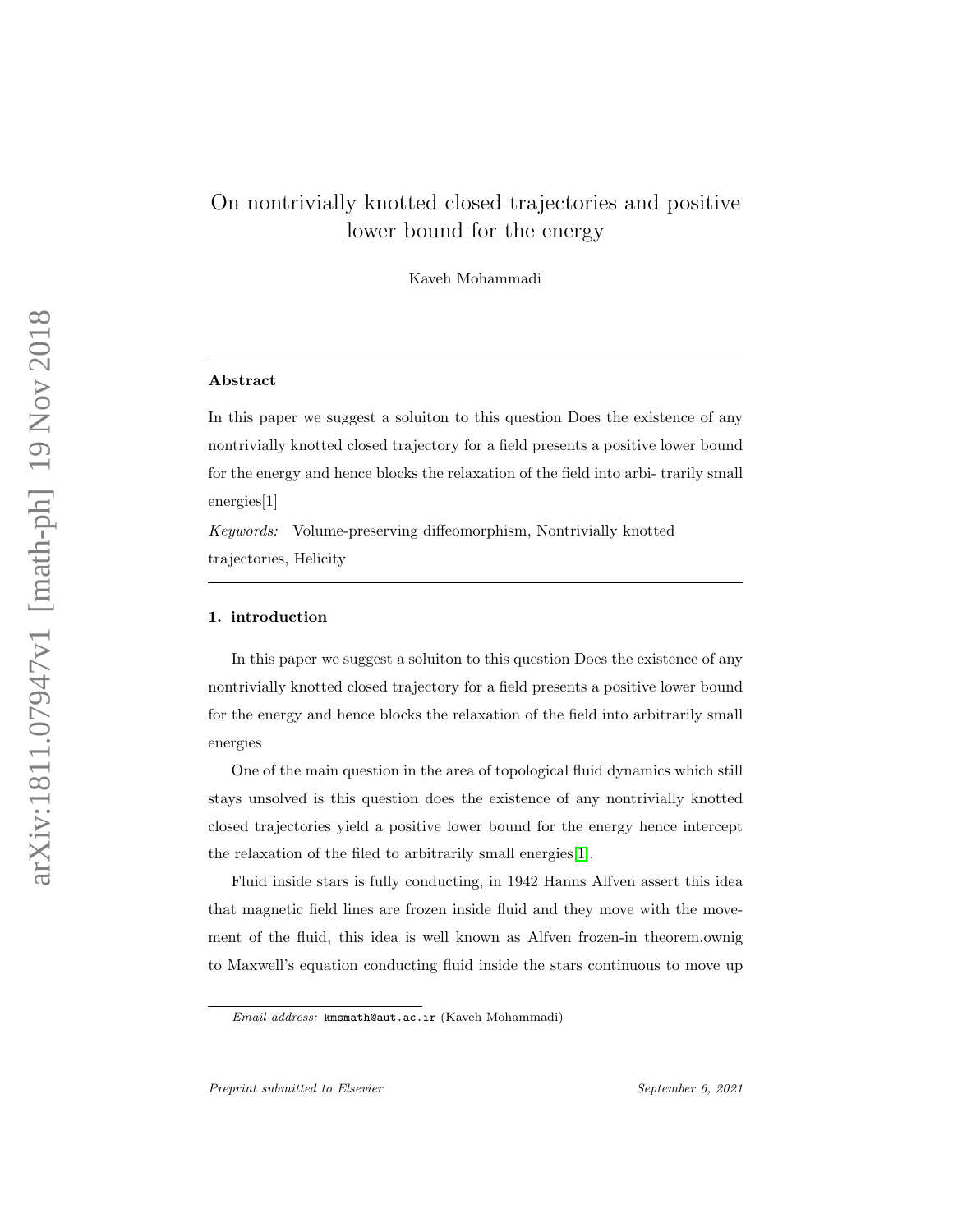until surplus of energy is entirely disappeared .the mutual linking of the field line (trajectories) intercepts the full disappearance of the magnetic energy. [\[2\]](#page-4-1)

I this paper we will suggest a conjecture to this challenging question.our conjecture is inspired and motivated by the work of Sakharov and Zeldovich. They had proposed a solution for a divergence-free filed which trajectories of it are all closed and pairwise unlinked.and their solution was proved twenty years later by M.fredman[\[1,](#page-4-0) [3\]](#page-4-2)

This paper is organized a follows in the second part we review some important concept .in the third part we state our conjecture to the challenging question.

#### 2. Some important concept

**Theorem 1.** If  $M_1$  and  $M_2$  are two compact manifold in  $\mathbb{R}^n$  which posses smooth boundaries, they have the same volume moreover are diffeomorphic hence there exist a volume presrving diffeomorphims  $\phi M_1 \rightarrow M_2$ , then satisfying  $\phi^*\Omega = \Omega/4$ 

**Definition 2.1.** A knot is a subspace of  $\mathbb{R}^3$  which is homeomorphic to the circle. there are different types of knots,the simplest knot is called unknot or trivial knot which is a cricle embeded in  $\mathbb{R}^3$  and the simplest example of nontrivial knots are terfoil knot ,figure eight knot.[\[5\]](#page-5-1)

On a three dimensional Euclidean space the helicity of a magnetic field attributes a number to the linking of the field line with one another, moreover, helicity computes the typical linking of the field line or their mutual bonding. V.arnold in 1973 defined the helicity without the use of metric in other words he defined helicity in terms of a topological propetry which preserved under the action of volume-preserving diffeomorphism [\[3,](#page-4-2) [6\]](#page-5-2)

# 3. Statement of the theorem

Assume that the magnetic field is confined to the object (Fig.1) in which field line (trajectories) are nontrivially linked and, assume that field vanishes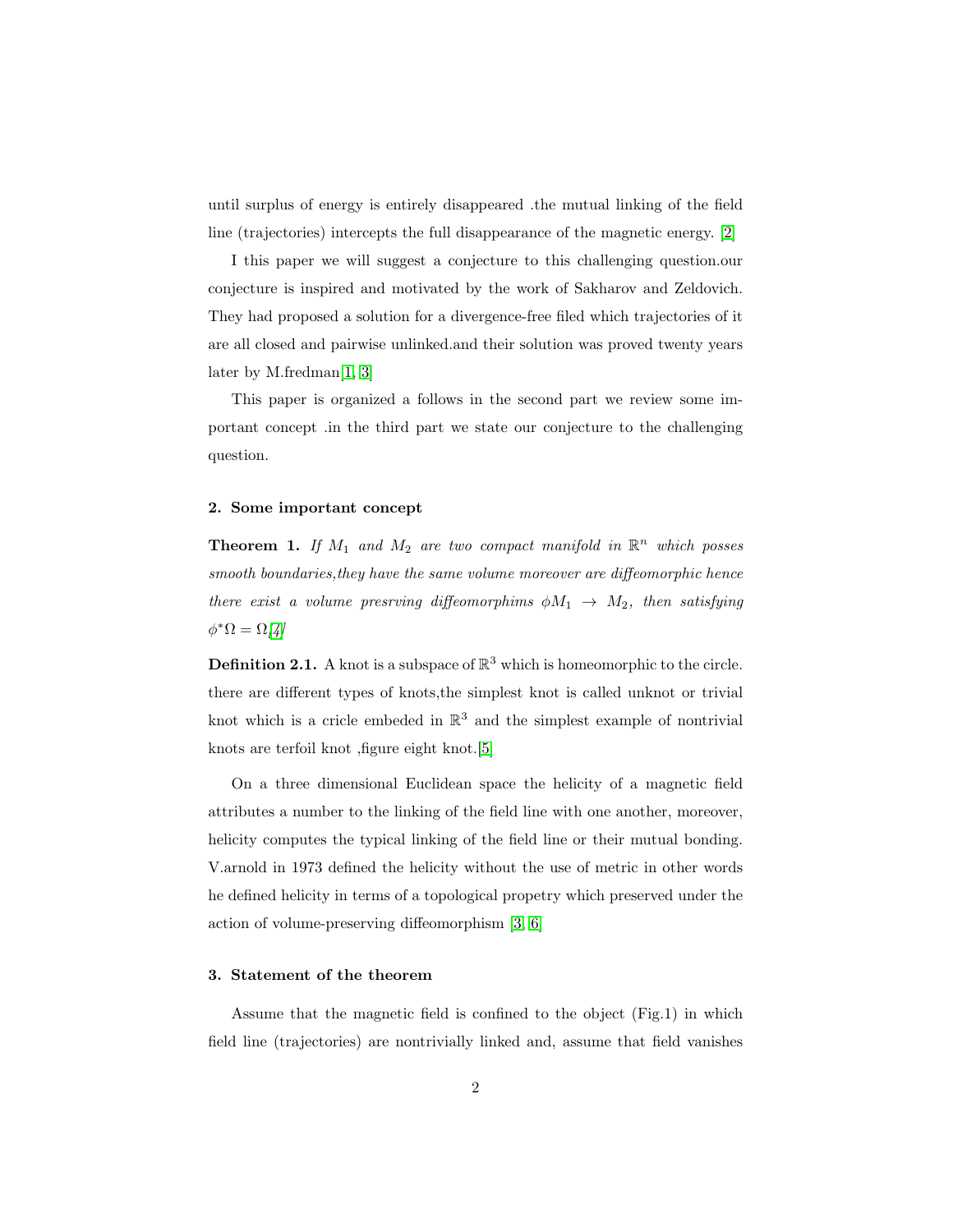outside the object. to decrease the energy in a significant way, the length of most trajectories need to be lessened. After applying the suitable diffeomorphism the length of most trajectories will be lessened, however, because of the action of volume preserving diffeomorphism, the shape of the object will be deformed into a fat object with the same volume. moreover, the mutual linking of the field lines(trajectories) will be preserved too. consequently, the energy of the magnetic field is decreased significantly.

Theorem 2. The energy of a magnetic field inside a 3-dimensional object can be decreased significantly by the action of a suitable diffeomorphism that preserves the volume and mutual linking of the field line (trajectories).

Proof. [\[7\]](#page-5-3) [\[3\]](#page-4-2).In order to restore the boundary condition, several actions need to be applied to the object(boundary constraint is removed in the case of the star). first, we divide the object C into a small shell  $A_{\epsilon}$  of thickness b and  $C_{1-\epsilon}$ a smaller object inside the shell. The shell  $A_{\epsilon}$  is extremely stretchable when the smaller object inside is removed it will be squeezed into a smaller shell  $A_{\epsilon'}$  when the smaller-object is removed, we will squeeze it in a way that it can be fit inside the smaller shell  $A_{\epsilon}$  the action which turned  $C_{1-\epsilon}$  into  $C_{1-\xi'}$  is an ambient  $C^{\infty}$  after applying the action, we have a diffeomorphism  $f: A_{\epsilon} \to A_{\epsilon'}$ and the push forward field  $f_*B = B_1$  its energy can be expressed as

$$
\int_{A_{\epsilon}} ||B||^2 = \int_{A_{\epsilon'}} ||B_1||^2 + \int_G ||B_1||^2
$$

such action of squeezing shrinks the  $\xi$ -orbits inside the  $C_{1-\xi}$  to a desired prescribed factor, therefore it reduces the field energy in the (transformed) smaller object  $C_1 - \xi$  to the desired level. squeezing  $C_1 - \xi$  into  $C_{1-\xi'}$  and embedding inside  $A'_{\xi}$  preserves the mutual bonding of the field trajectories and also reduces the energy because trajectories have been reduced to a great extent.

Now it is time to estimate the energy of the field in the image shell  $A'_\xi$  by applying theorem.1 in order to control the maximal squeezing of orbits in the shell, it suffices to provide boundaries of the squeezing of the volume element for an arbitrarily thin shell.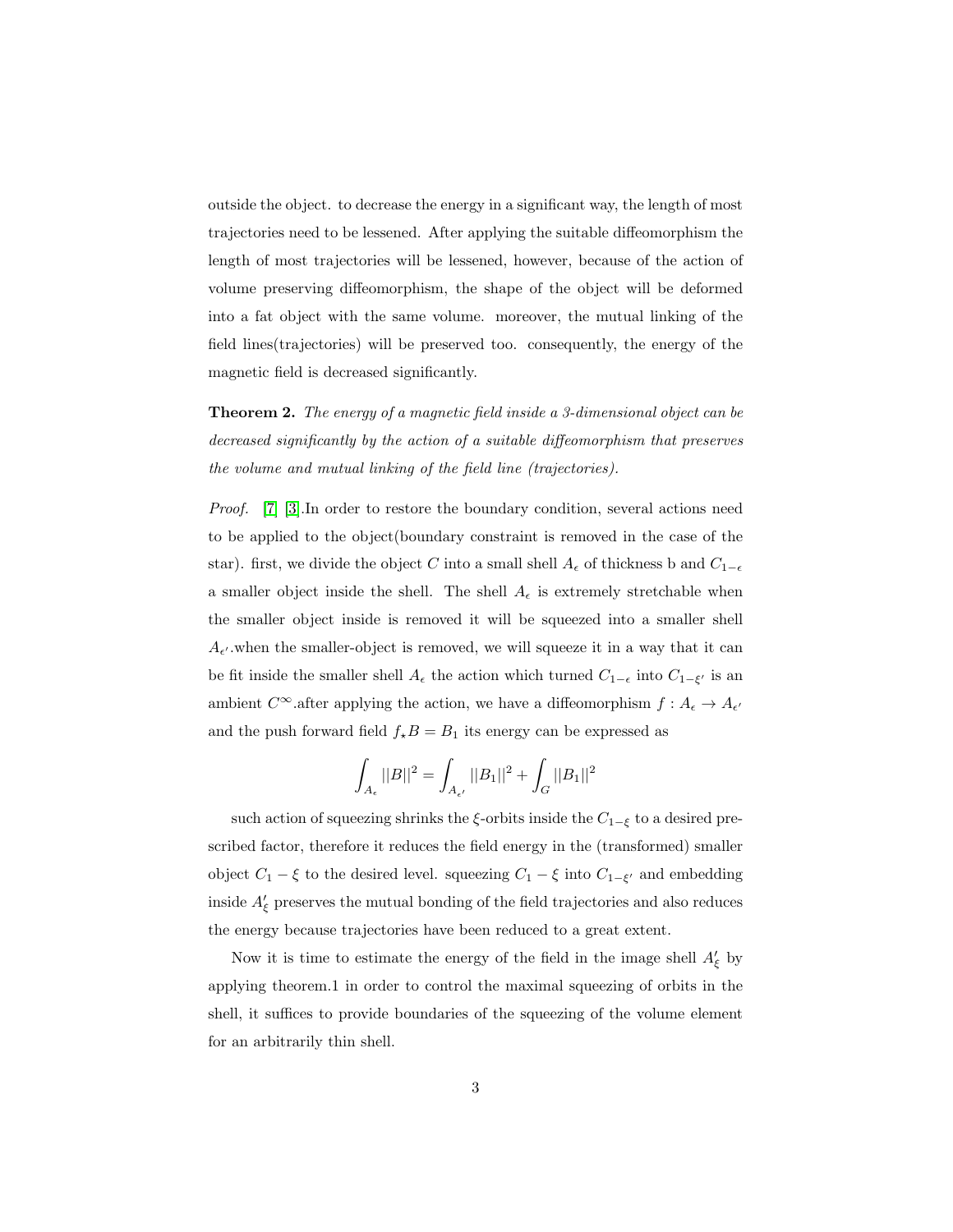- (a) first expand a thin shell
- (b) lastly, squeeze this neighborhood to K.

As thikness approaches zero the enegry  $A'_{\xi}$  tend to zero because energy integrated is bounded independtly of b.if b is chosen sufficiently small, so  $A'_\xi = \approx \xi$ . defining the initial squeezing of the sub-object  $C_1-\xi$  into a smaller sub-object  $C_1 - \xi'$  of length  $\ell$ .necessary to organize a family  $\varphi_t$  of diffeomorphism sso the area of every horizontal section is squeezed by the factor of t as a result total energy will be reduced to  $C(\varphi_t^*\xi) \approx \frac{1}{t}$ . hence, the supremum norm  $||\varphi_t^{\star}||_{\ell^{\infty}} = max||\xi_t|| = \mathcal{O}(t)$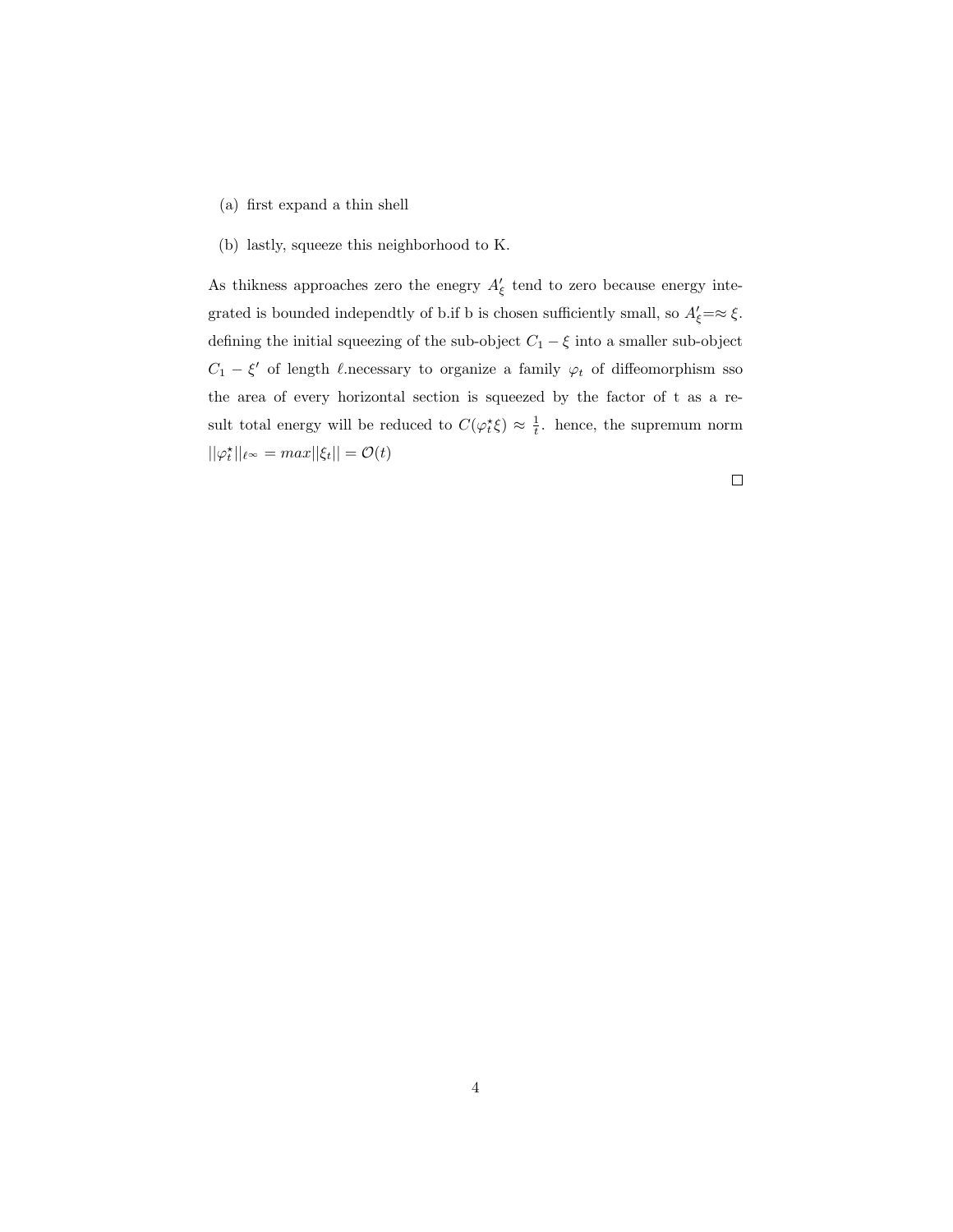

Figure 1: (a)3 dimensional object which will be turn ito (b)by a an action of volume preserving diffeomorphism

## References

# References

- <span id="page-4-0"></span>[1] B. K. Vladimir Arnold, Topological fluid dynamics, Amss, 2005.
- <span id="page-4-1"></span>[2] R. L. E. Ricca, An introduction to the geometry and topology of fluid flows, 2000.
- <span id="page-4-2"></span>[3] B. K. Vladimir Arnold, Topological methods in hydrodynamics, Springer, 1998.